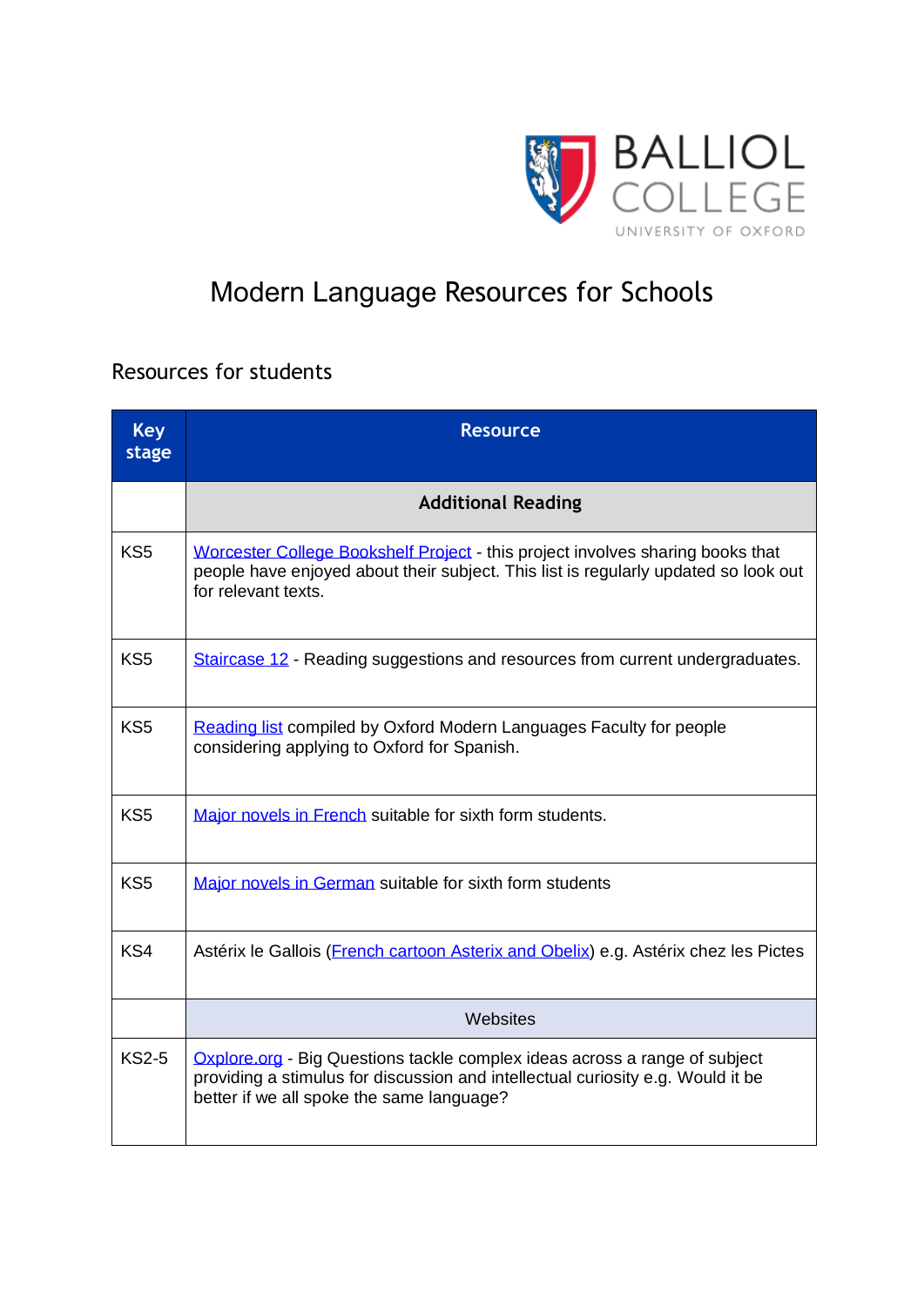| <b>KS3-4</b> | St Johns College Inspire programme - A range of articles and questions for pre-<br>GCSE and GCSE.                                                |
|--------------|--------------------------------------------------------------------------------------------------------------------------------------------------|
| <b>KS2-4</b> | BBC website - Full of resources for all ages in nearly 50 different languages.                                                                   |
| <b>KS2-3</b> | <b>BBC Bitesize KS3</b> - French, German, Mandarin, Spanish and general MFL<br>resource.                                                         |
| KS4          | <b>BBC Bitesize GCSE</b> - French, German, Mandarin, Spanish and general MFL<br>resources.                                                       |
| <b>KS2-4</b> | Milcuentos.com - children's stories with sound told in a variety of different<br>languages.                                                      |
| <b>KS3-4</b> | Linguascope.com - contains educational games and a variety of resources to<br>download in 13 different languages for KS3 and GCSE-charges apply. |
| <b>KS2-5</b> | Zut.org.uk - learn French for free suitable activities all ages.                                                                                 |
| <b>KS2-5</b> | <b>Gut.co.uk</b> – learn German for free suitable activities for all ages.                                                                       |
| <b>KS2-5</b> | Oye.co.uk - learn Spanish for free suitable activities for all ages.                                                                             |
| <b>KS2-5</b> | Tolearnfree.com - Learn French, German or Spanish free.                                                                                          |
| KS4          | The ideal Teacher list of recommended website to improve GCSE listening skills<br>in French and German.                                          |
| <b>KS2-4</b> | Deutsch als Fremdsprache Website with free resources, games and worksheets<br>to download to help student learn German.                          |
| <b>KS2-4</b> | Languages online Resources and activities for a range of European languages.                                                                     |
| <b>KS3-4</b> | Memrise Resources for KS3 and GCSE in a range of languages - charges may<br>apply.                                                               |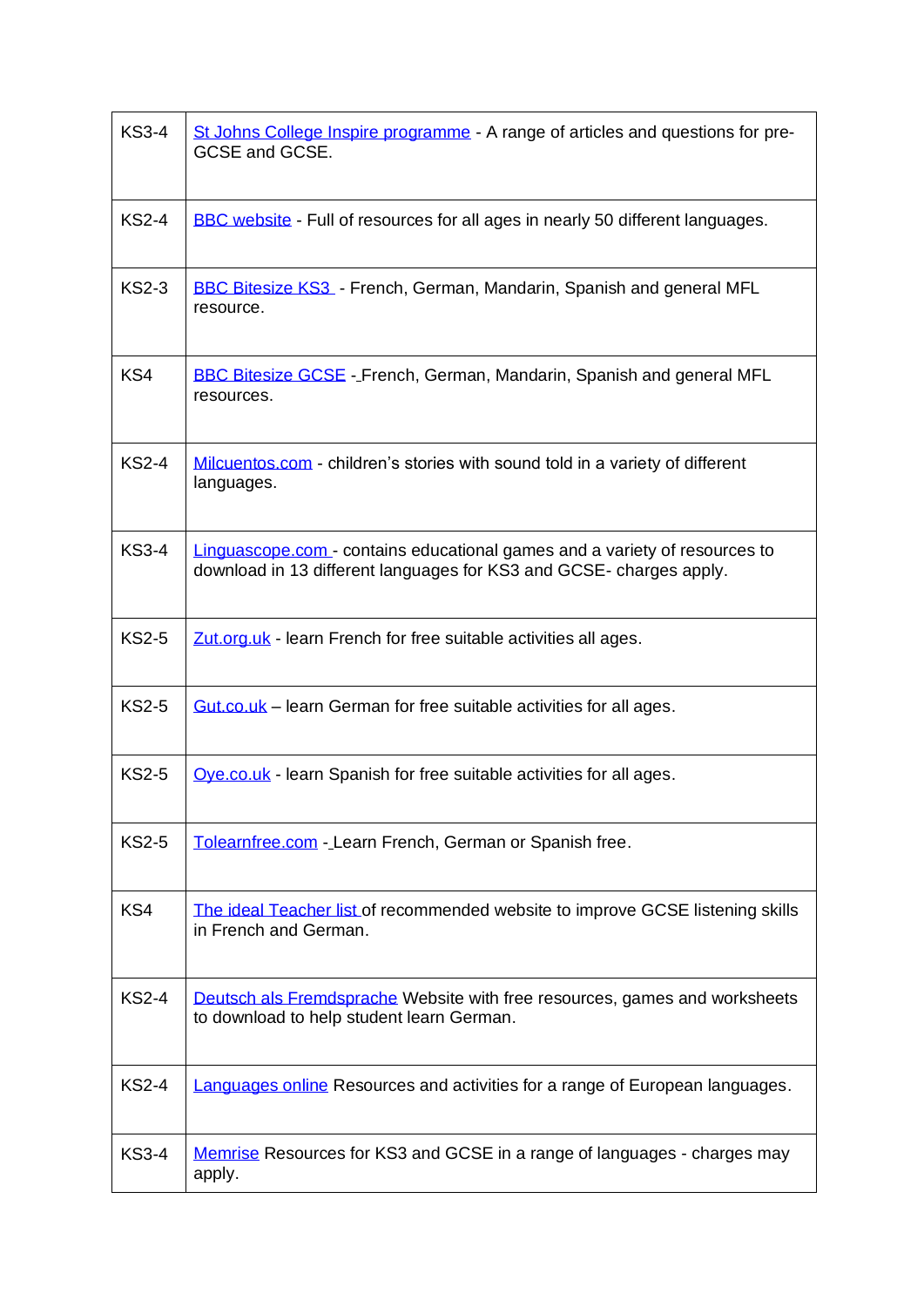| <b>KS3-4</b> | Scenario-based resources and games for French, Spanish, and German.                                                                |
|--------------|------------------------------------------------------------------------------------------------------------------------------------|
| <b>KS2-4</b> | Purposegames.com Educational games in French, German Spanish and other<br>languages.                                               |
| <b>KS2-4</b> | Planet 42 Educational games in several languages.                                                                                  |
| <b>KS3-4</b> | Study Spanish - resources to support students learning Spanish grammar.                                                            |
| <b>ALL</b>   | <b>Lirica</b> - free app for learning languages using song lyrics.                                                                 |
| <b>KS2-5</b> | Duolingo - free app for learning a range of modern foreign languages responds<br>to individual learner's needs.                    |
| <b>KS2-5</b> | Quizlet - free flashcards, games and tests in French German and Spanish.                                                           |
| <b>KS3-5</b> | Conjuguemos.com - games and activities to support learning verb conjugations<br>in French, German Spanish and many more languages. |
| <b>KS3-5</b> | Babbel.com - language learning app French, German, Spanish and more.                                                               |
| <b>KS4-5</b> | Senecalearning.com GCSE and A Level French, German Spanish virtual<br>learning, homework and revision resources.                   |
| KS3          | <b>Seneca KS3 French revision</b>                                                                                                  |
| KS3          | Seneca KS3 Spanish revision                                                                                                        |
| KS4          | <b>Seneca GCSE French revision</b>                                                                                                 |
| KS4          | <b>Seneca GCSE German Revision</b>                                                                                                 |
| KS4          | Seneca GCSE Spanish revision                                                                                                       |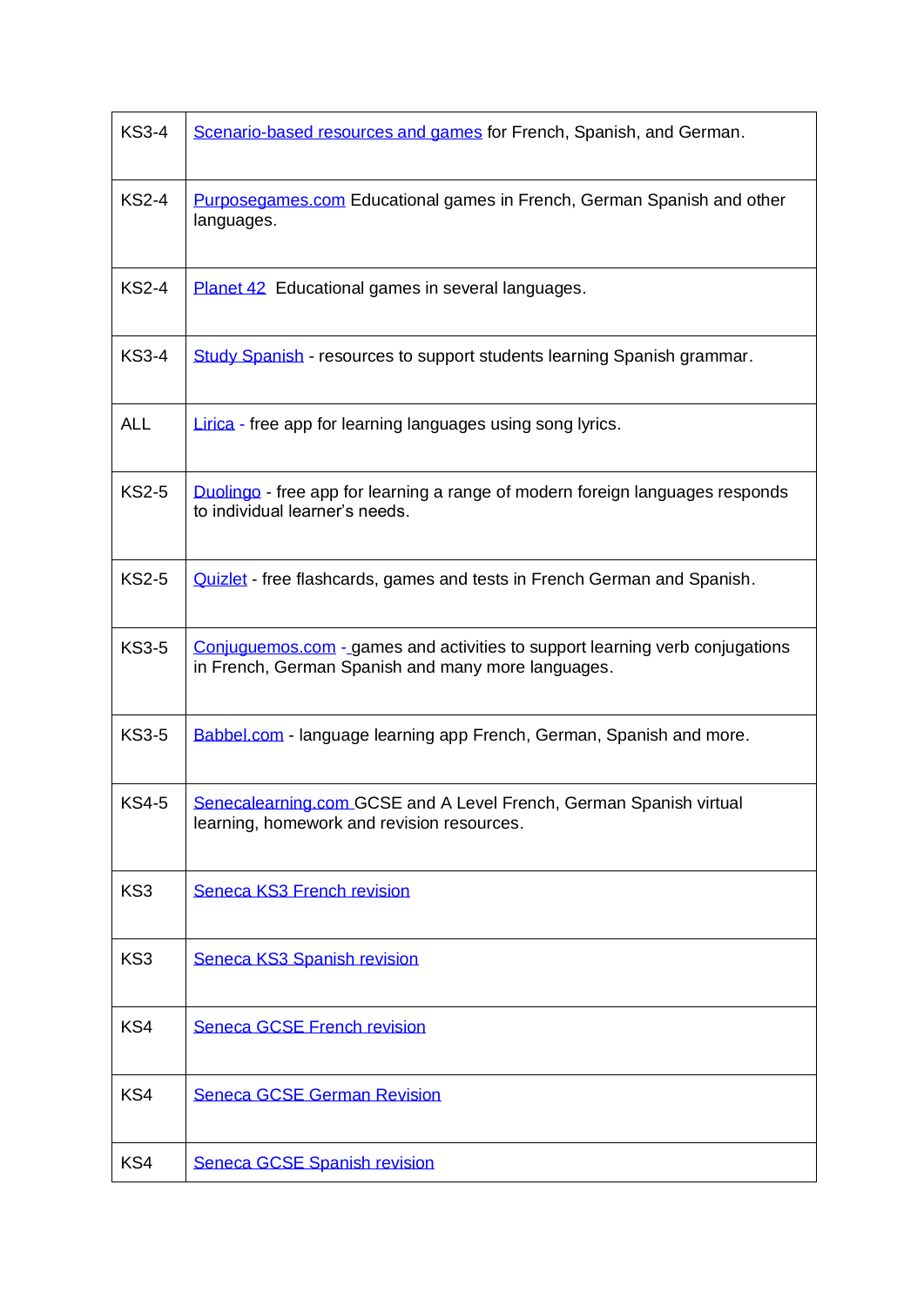| <b>KS3-4</b>    | Resources and games for French, German, Spanish, Italian, and Latin.                                                                                                                                         |
|-----------------|--------------------------------------------------------------------------------------------------------------------------------------------------------------------------------------------------------------|
| <b>KS3-4</b>    | Interactive resources for French                                                                                                                                                                             |
| <b>KS3-4</b>    | <b>Interactive resources for Spanish</b>                                                                                                                                                                     |
| KS4             | S-Cool GCSE Revision resources French and German.                                                                                                                                                            |
| KS <sub>5</sub> | <b>S-Cool A Level Revision resources French.</b>                                                                                                                                                             |
| <b>KS4-5</b>    | Goethe Institute German practice materials                                                                                                                                                                   |
| <b>KS4-5</b>    | <b>AQA exam board resources</b>                                                                                                                                                                              |
| <b>KS4-5</b>    | Exedcel exam board past papers                                                                                                                                                                               |
| <b>KS4-5</b>    | <b>OCR</b> exam board past papers                                                                                                                                                                            |
| <b>KS4-5</b>    | <b>WJEC</b> exam board past papers                                                                                                                                                                           |
| KS5             | Oxford University digital resources for schools                                                                                                                                                              |
| <b>KS4-5</b>    | <b>Extensive list of resources in many different global and invented languages</b><br>compiled by the University Language Centre.                                                                            |
| KS <sub>5</sub> | Bookshelf.mml - a blog for students and teachers of Years 11 to 13, and anyone<br>else with an interest in Modern Foreign Languages and Cultures, written by the<br>staff and students of Oxford University. |
| KS <sub>5</sub> | The Oxford German network - resources for students and teachers.                                                                                                                                             |
| KS <sub>5</sub> | The Oxford Creative Multilingualism Project - resources, songs, news and more.                                                                                                                               |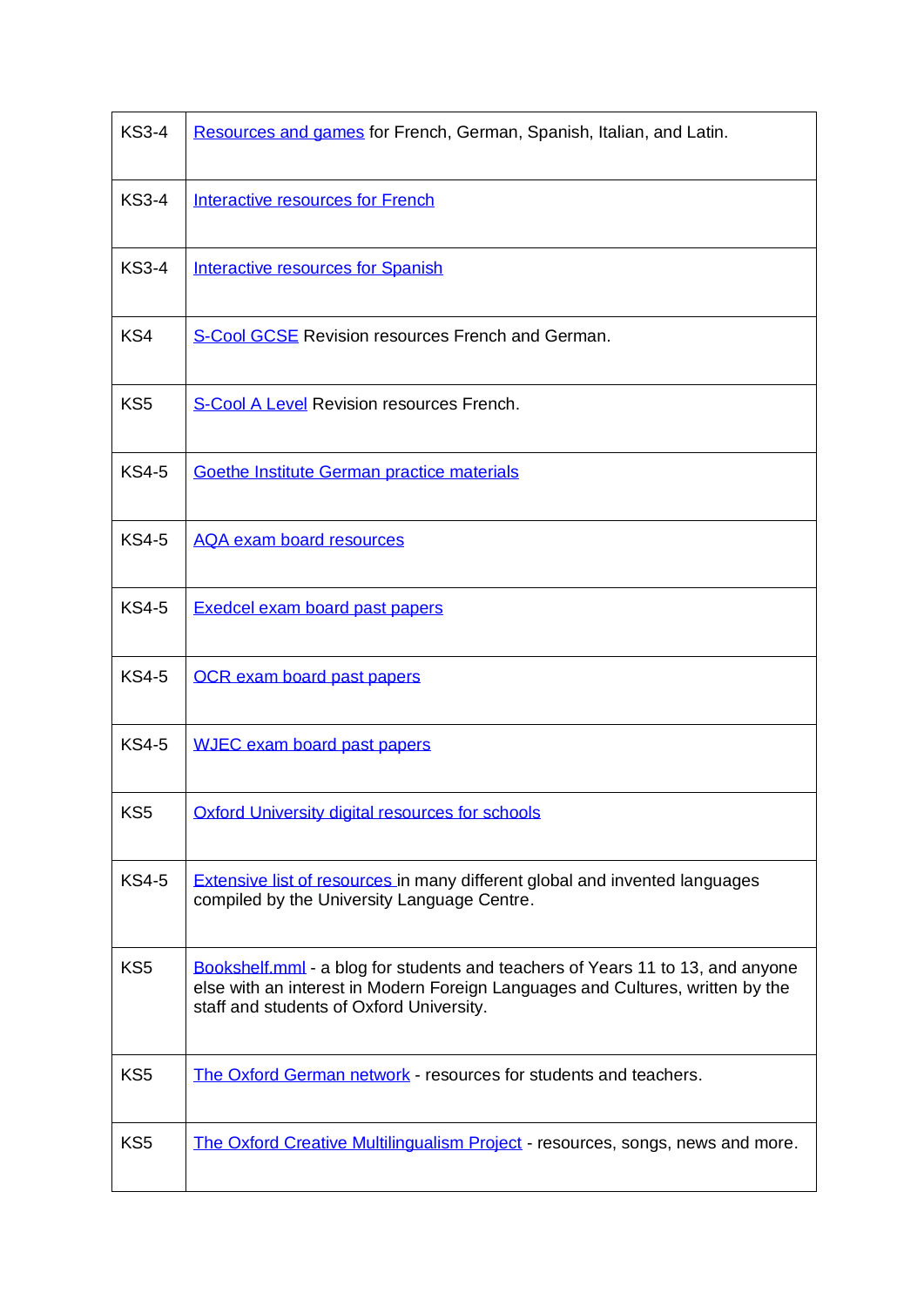| <b>KS4-5</b>    | A blog curated by the staff of the Taylor Institution Library, the centre for modern<br>and medieval languages and literatures other than English at Oxford University. |  |
|-----------------|-------------------------------------------------------------------------------------------------------------------------------------------------------------------------|--|
| <b>KS4-5</b>    | <b>Major French news site</b>                                                                                                                                           |  |
| <b>KS4-5</b>    | <b>Major German news site</b>                                                                                                                                           |  |
| <b>KS4-5</b>    | <b>Major Spanish news site</b>                                                                                                                                          |  |
|                 | Radio/Podcasts/Videos/MOOCs                                                                                                                                             |  |
| KS <sub>5</sub> | TED Talks-Languages - short talks of 20 minutes or less on a range of related<br>topics.                                                                                |  |
| KS <sub>5</sub> | <b>BBC4 In Our Time Language and Culture Podcasts.</b>                                                                                                                  |  |
| KS <sub>5</sub> | Oxford University collection for podcasts for Modern Languages Faculty.                                                                                                 |  |
| KS4             | Zig Zag Education 150 French GCSE revision podcasts.                                                                                                                    |  |
| KS4             | Zig Zag Education Spanish GCSE stretch and challenge.                                                                                                                   |  |
| <b>KS4-5</b>    | Listen Notes range of different French podcasts to cover all aspects of language<br>learning.                                                                           |  |
| <b>KS4-5</b>    | Listen Notes range of different Spanish podcasts to cover all aspects of language<br>learning.                                                                          |  |
| <b>KS4-5</b>    | Listen Notes range of different German podcasts.                                                                                                                        |  |
| KS4             | <b>PlayerFM range of French podcasts</b>                                                                                                                                |  |
| KS4             | <b>Player FM range of German podcasts</b>                                                                                                                               |  |
| KS4             | Player FM range of Spanish podcasts.                                                                                                                                    |  |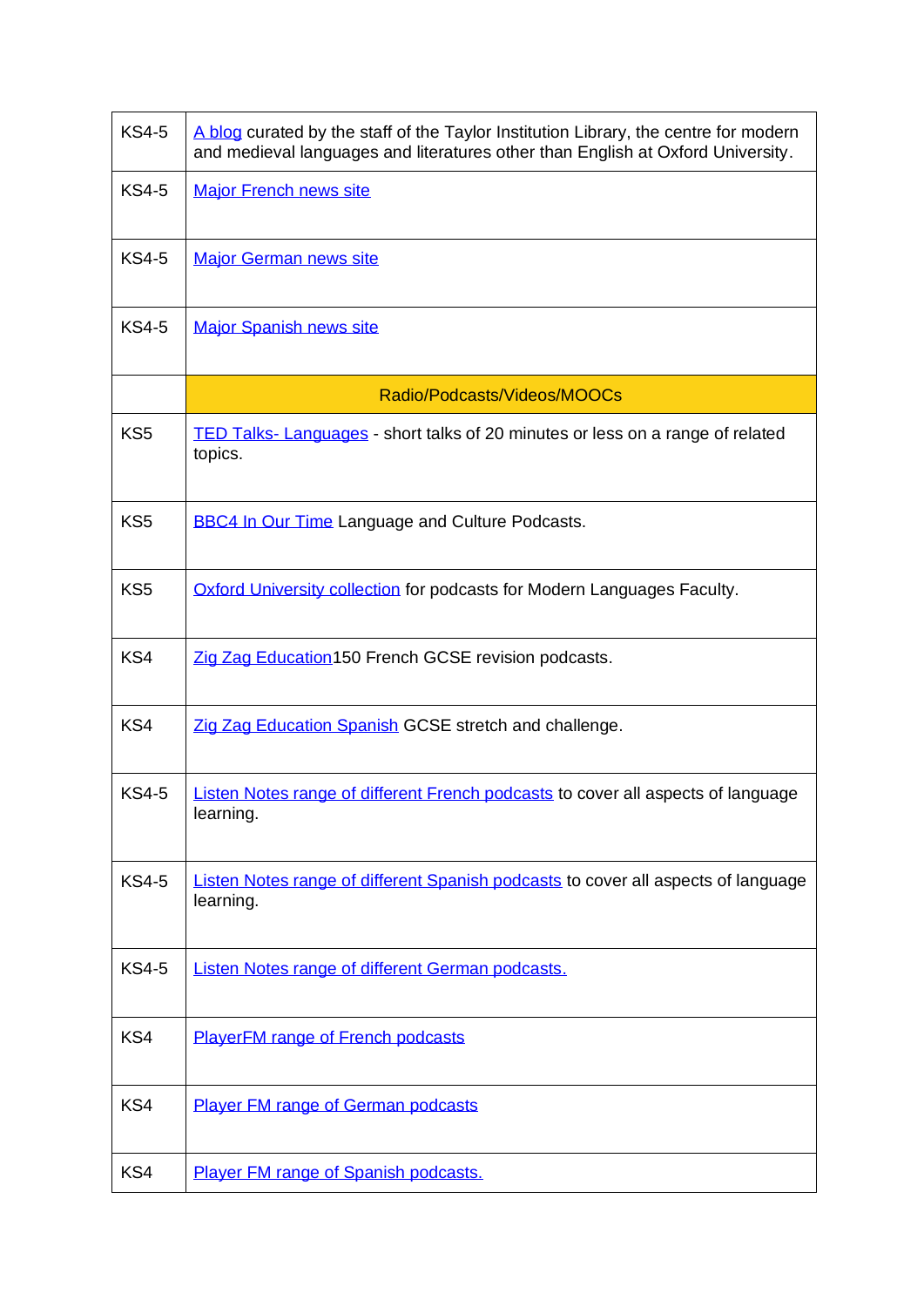| <b>KS4-5</b>    | Podbean French podcasts                                                                                                    |  |
|-----------------|----------------------------------------------------------------------------------------------------------------------------|--|
| <b>KS4-5</b>    | Podbean German podcasts                                                                                                    |  |
| <b>KS4-5</b>    | Podbean Spanish podcasts                                                                                                   |  |
| <b>KS3-5</b>    | Short podcast episodes in several different modern languages with narration in<br>English. Includes lessons and exercises. |  |
| <b>KS3-5</b>    | Video lessons - free subscription to course at different levels.                                                           |  |
| <b>KS4-5</b>    | The Language Learning Show                                                                                                 |  |
| KS4             | Youtube Playlist French GCSE                                                                                               |  |
| KS <sub>5</sub> | Youtube Playlist French A Level                                                                                            |  |
| KS4             | <b>Youtube Playlist Spanish GCSE</b>                                                                                       |  |
| KS <sub>5</sub> | Youtube Playlist Spanish A Level                                                                                           |  |
| <b>KS4-5</b>    | List of online courses for learning French                                                                                 |  |
| KS <sub>5</sub> | <b>Free MOOCS to learn French</b>                                                                                          |  |
| KS <sub>5</sub> | List of films suitable for sixth form students with or without subtitles in:<br><b>French</b>                              |  |
|                 | German                                                                                                                     |  |
|                 | Spanish                                                                                                                    |  |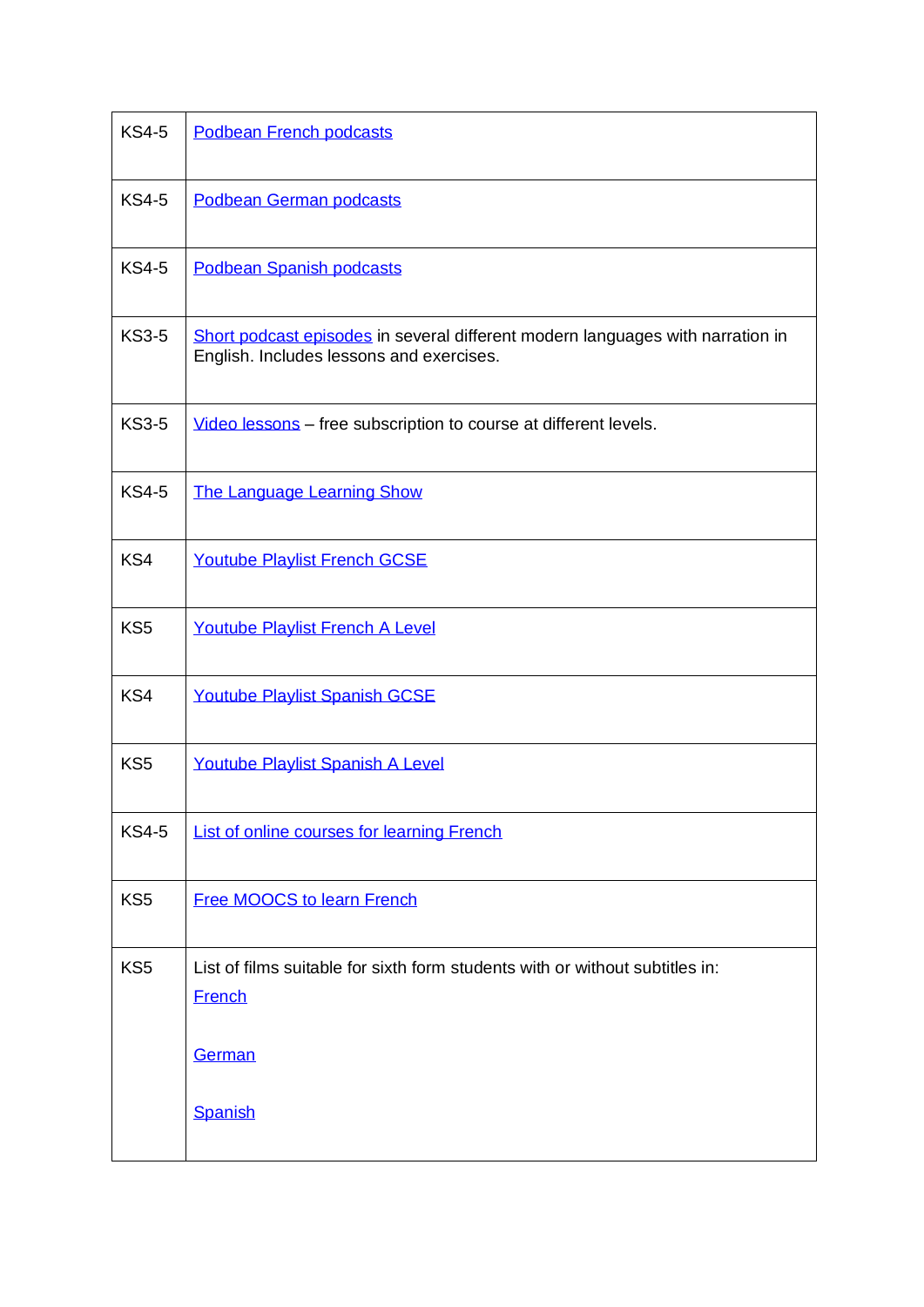| <b>KS4-5</b>    | <b>BBC Documentaries relating to language and culture.</b>                     |  |
|-----------------|--------------------------------------------------------------------------------|--|
| <b>KS4-5</b>    | Slow news bulletins in French, Spanish, German, and Italian, with transcripts. |  |
| KS <sub>5</sub> | <b>French TV news channel</b>                                                  |  |
| KS <sub>5</sub> | 24-hour French TV news channel                                                 |  |
| KS <sub>5</sub> | German news website with a learners' page                                      |  |
| KS <sub>5</sub> | <b>German TV news channel</b>                                                  |  |
| KS <sub>5</sub> | Live Spanish TV channel                                                        |  |
| KS <sub>5</sub> | <b>CNN Spanish News</b>                                                        |  |
|                 | <b>Magazines and Journals</b>                                                  |  |
| <b>KS4-5</b>    | Le Monde - French daily newspaper.                                             |  |
|                 |                                                                                |  |
| <b>KS2-3</b>    | Le Journal Des Enfants - French news for 8-12 year olds.                       |  |
| <b>Ks4-5</b>    | El Pais - Spanish daily newspaper.                                             |  |
| <b>KS4-5</b>    | Suddeutsche Zeitung - German daily newspaper.                                  |  |
| <b>KS2-4</b>    | German news for children                                                       |  |